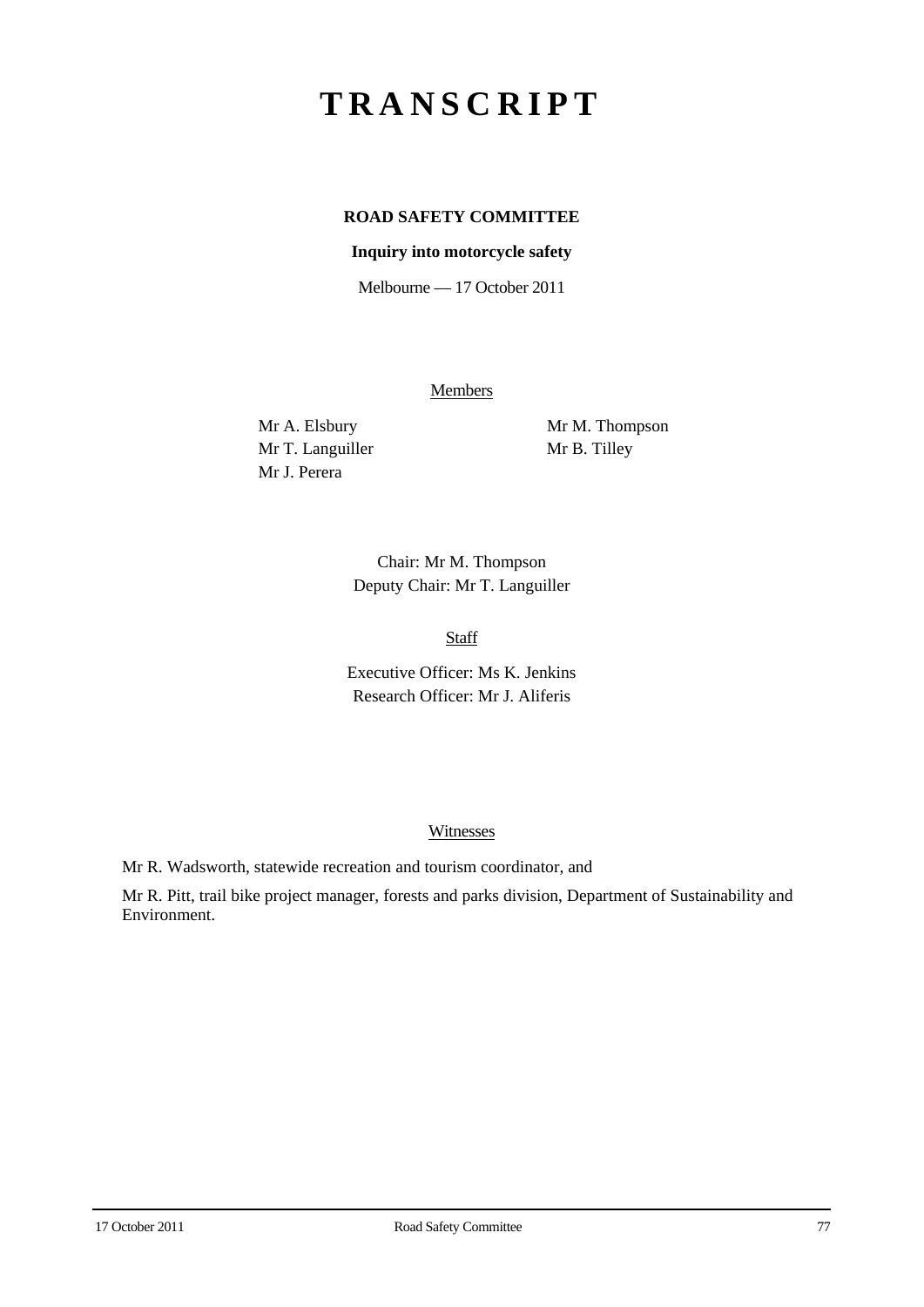**The CHAIR** — Welcome to the final session of today's hearing in the Road Safety Committee's inquiry into motorcycle safety. We have received more than 68 submissions since releasing the terms of reference. The purpose of these hearings is to obtain some further evidence from selected witnesses covering the terms of reference. You are reminded that anything you say or publish before the committee is protected by parliamentary privilege. However, once you leave the hearing anything you say or publish outside this room is not so protected.

Hansard will be recording today's proceedings and will provide a proof version transcript to witnesses so that any typographical errors can be corrected. It is then likely that the material will be placed on the web.

I note and am grateful for the number of independent observers in the room, which is reflective of the high interest that the inquiry has been generating.

At this stage I invite you to make some opening comments, after which the committee would be pleased to ask some questions of you. I invite you to introduce yourselves and give your title, for the purposes of Hansard, prior to commencing.

**Mr WADSWORTH** — I am Richard Wadsworth. I am with the Department of Sustainability and Environment, and my role is as the statewide recreation and tourism coordinator.

**Mr PITT** — I am Roger Pitt, trail bike project manager within the forests and parks division of the Department of Sustainability and Environment.

**Mr WADSWORTH** — We thought we would start this presentation with a visual. There has been a lot of talk from what I have seen of the submissions and presentations about off-road riding versus on-road riding. I thought it would be good to show you just what that actually means.

**Mr PITT** — What we will actually see here is vision which is shot by the riders themselves, so it is not edited, sanitised or prepared for public view. With a \$200 or \$300 video camera the riders will take images which they will load on to websites. It is just to give an idea, and Richard will talk through what the riders are doing and where we are going.

#### **Video shown.**

**Mr WADSWORTH** — This is on an open public road through forest. We have a network of around 40 000 kilometres of open public roads, often of a class more suited to four-wheel drives but open to motorised vehicles, and they get a fair bit of use by trail bike riders. With the research we have done and what riders self-report too, whilst they will enjoy that riding, there is also another experience that they seek, which Roger will show a bit later. That is what we would call off-road riding and some people call single-track riding, where riders will create their own tracks through the forest. They are called single track because they are single-wheel ruts through the forest, so four-wheel drive vehicles cannot get down them. They are illegal in the sense that it is an offence under the Land Conservation (Vehicle Control) Act 1972 to go off an open public road. Basically to call something a road you have to be able to get a car down it, and you can see there what an open public road looks like in terms of a dirt road.

Single track is a different beast, and I guess what we do not have and what a number of agencies have reported is good data on your crashes and injuries in that part of the world, so it is a bit of a hidden valley in terms of what happens there, what riders do and what injuries they sustain.

I think we have had multiple submissions now that there is no good data on it, and getting good data on why there are injuries in that environment is critical because at the moment most of the agencies are focused on dealing in the space they are more familiar with, which is the ABS road network, the sealed road network. Accidents and injuries in this part of public land is a bit of an unknown. From what other agencies have said, there is a bit of a snapshot from hospital admissions that it is reasonably significant, but I do not think there are any real hard stats on exactly where it is occurring, the exact nature of the injury, the types of bikes they are riding, all those sorts of things.

We will leave that video presentation there, but for us, we are the land manager and the road management authority across parks and forests.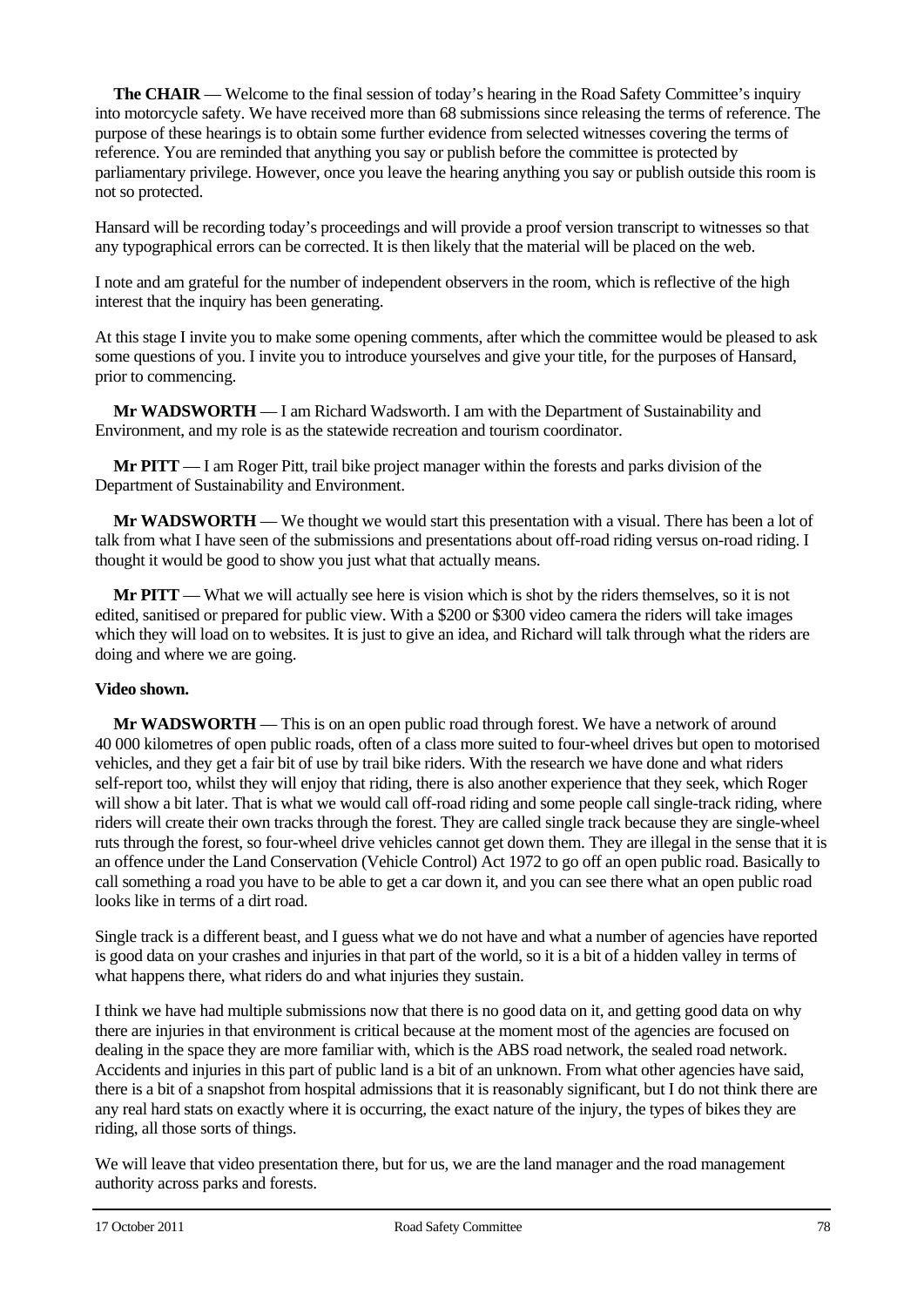**The CHAIR** — Just briefly, with that footage, is that something you have just tracked or you have sent people out to film it on your boundaries?

**Mr PITT** — No, this is a self-posted video, which is done by riders — not professional riders, not professional film crew — it is just their own recreational ride which they have filmed.

**The CHAIR** — And you have tracked that on the website.

**Mr PITT** — This is on YouTube, so riders will upload it. This group of about three riders have got probably 40 or 50 such filmed rides which actually show their riding and the kind of riding they do.

**Mr WADSWORTH** — Some of the research we have done shows that riders might spend about 50 per cent of their time on the road network, the dirt roads, but the other half has been going single track, basically getting off the road network and exploring the forest, and they are really passionate about it. Although we regard it as illegal and unregulated and it causes damage to the environment and all those sorts of things, riders are hugely passionate about it and it is very difficult to stop. It is quite common for riders to go out there and use a hybrid of the road network and the single track. What that means in terms of injuries and the like is a little bit of an unknown. That is a big gap in data that a number of agencies have reported.

**The CHAIR** — All right, we can move to questions. We have some that have been provided in part and we will tackle them progressively. What progress has been made by DSE towards addressing the relevant recommendations, if any, made by the Victorian Auditor-General's Office in the report into motorcycle and scooter safety programs?

**Mr WADSWORTH** — I might start, Roger, and then you can fill in the bits I miss. A lot of the recommendations that relate to DSE were about better data gathering and our role in supplementing and informing that process. DSE's primary responsibility is not road safety, that is the remit of other agencies, but we certainly are a key player in terms of being a land manager and a road manager, but in terms of the recommendations of the VAGO report, it was probably around having input and representation in the committees that are going to inform how that data gets gathered.

We do have a role in compliance, and we have played a little bit in the education space, providing and developing information, brochures and videos on safe riding for riders, but we probably would be looking to other agencies to provide a lead in funding for that. It has not traditionally been an area that we have put a lot of time and attention into.

**Mr LANGUILLER** — Thank you both for coming to present evidence to the committee and for your submissions. The Transport Accident Commission's submission referred to a partnership between that agency and yours to begin collaborative work on a safety related program. Would you expand on what this partnership involves and the results hoped for as a result of this partnership?

**Mr WADSWORTH** — In 2006 DSE was funded by government to do a four-year initiative around trail bikes, and it was primarily around community conflicts over trail bike use in the forests and the impact on rural residents with noise and all those sorts of issues. Over that time we did research on riders' behaviours and attitudes, we built infrastructure in the forests for riders to use to move them away from residential areas, promoted riding routes to try to encourage them to ride away from residential areas and developed educational information. We also developed a bit of an enforcement program. We went out there with the police and ran operations. The importance of having the police there was we do not have the ability to enforce powers under the Road Safety Act, so for the police members, in terms of riders being unlicensed or unregistered, their key play is on that, but we play a support role.

We developed some expertise in that space and we developed this with the TAC. That project ended in 2010. As a response to the VAGO report, the TAC thought that it would be good to tap into that expertise again. They have given us some funding to fund a project officer, Roger, for 12 months to do some work, and really that is going to be focused around developing some additional education material, codes of practice and information we are getting to retailers in terms of wearing protective gear, safe riding and those sorts of things; doing some compliance and education activities in the bush so that we can have a visible presence there, meet riders on their turf and talk to them about some of those issues; and also look at the issue of data gathering and input into what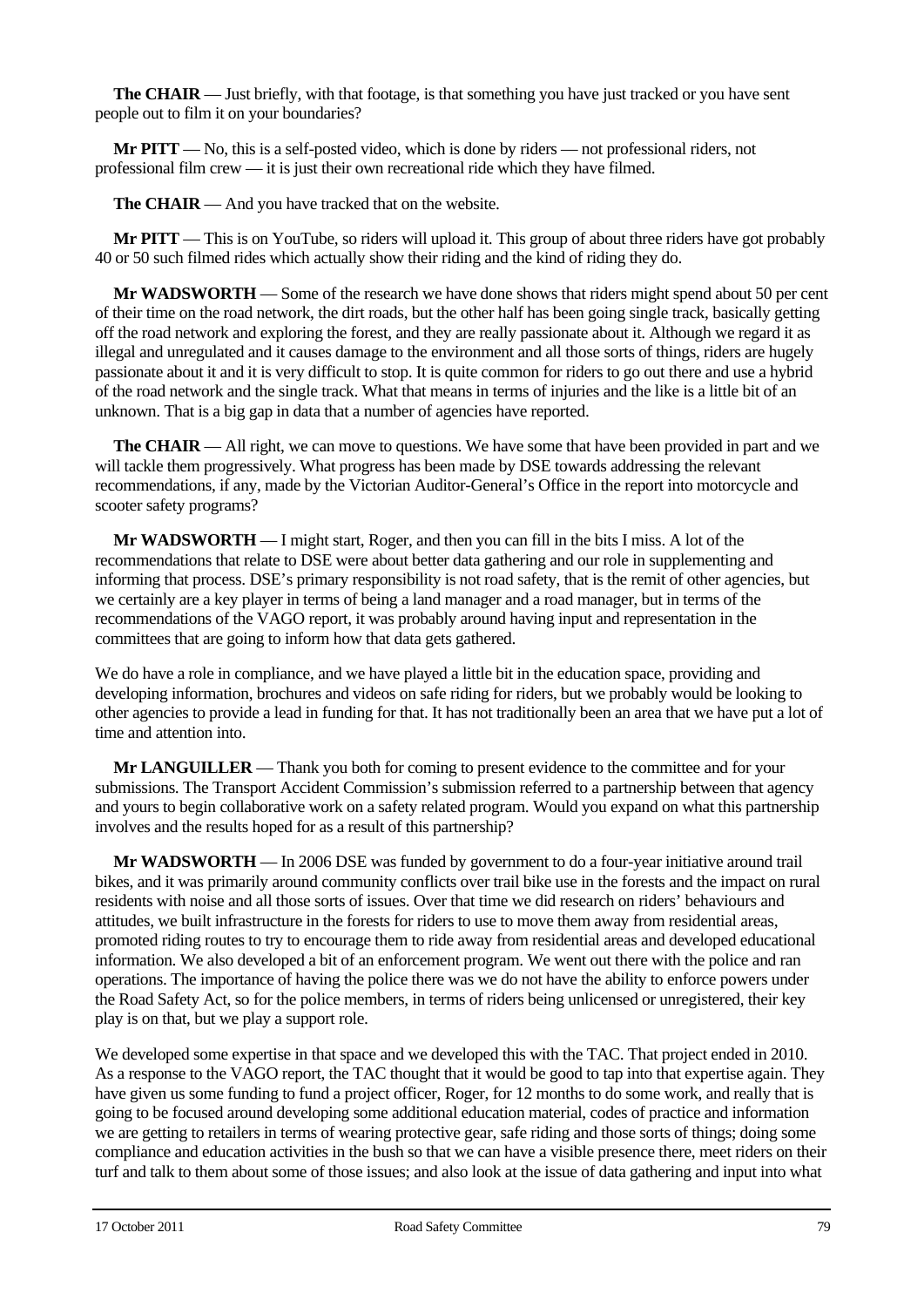all the data needs are and how that data might be gathered. We would not lead that but we would be representing DSE and assisting that process.

**Mr PITT** — To clarify as to how much has been achieved to date, I only started in that role as of today, so appearing before your hearing is actually the very first part of that. We look forward to a 12-month period, from today, of engaging with riders to deliver a much safer and more environmentally friendly and sustainable approach to trail bike riding on public land.

**The CHAIR** — Have you been issued with any environmentally friendly trail bikes so that you can meet them on site?

**Mr PITT** — We do have a limited number of trail bikes, and we have staff who have undergone training and accreditation. These are our authorised officers; a certain select band. We actually go out and engage with riders, and we find that there is an incredible improvement in the effectiveness of doing that when we can actually talk with riders as trail bike riders ourselves rather than in a four-wheel-drive vehicle. We do have very good engagement when using our trail bikes.

**Mr WADSWORTH** — I would make this point, having seen some of the written submissions and heard various agencies present here, that there has been reference to committees being set up and investigations to look at data gathering and what not. I am not sure if those committees have met, but I think it is really important that DSE feeds into those committees because in the end in terms of off-road riding we are a key player because they are riding on our estate and we have a vested interest in being represented at those committees and making sure that gathering that research is useful.

**Mr LANGUILLER** — Thank you. I have a supplementary question: your partner VicRoads talked about DSE and your responsibility and jurisdiction over 40 000 kilometres, I think you have indicated, of roads and again along the same lines in terms of partnerships, that you lack data in relation to off-road. The Department of Health this morning submitted to us the following if I may put it to you: the number of major trauma cases from motorcycle-related injuries was approximately 300 in 2009–10. And then the Department of Health went on to say that specified hospital admissions from off-road motorcycle accidents have increased by 27 per cent. Specified hospital admissions from on-road motorcycle accidents have decreased by 17 per cent. So they appear to have that data. Do you have a partnership with them? In going back to the question we talked earlier in terms of speaking to each other and acknowledging that, particularly as it appears that off-road has been a very significant part of the overall data about serious injuries as well as fatalities.

**Mr WADSWORTH** — It is an interesting statistic you quote there because there has been success in moving down the reported incidents for on-road bikes but the off-road incidents are going in the other direction. I guess I would be asking: what are the government and the different agencies doing to address that increase in off-road reported injuries? We talk to VicRoads, we work with VicRoads on issues. I guess a measure of success in dealing with this increase in off-road injuries would be: where are we putting our time, effort and resources? Is that reflected in where we spend our money? I suspect, from my point of view, it is probably not. There has been a little bit of research done in that space so they are starting to get a picture.

But what I do not think has happened is that we have shifted where we spend our money, and if we are going to be evidence based, what is the evidence telling us and are we directing funding towards where those increases are or directing that research effort into where there are deficiencies of knowledge. They are my questions sitting on the side of the fence where we have off-road riders and we have those issues. We are certainly looking forward to dealing more with VicRoads, particularly — —

**Mr LANGUILLER** — I am assuming you do not talk to the Department of Health?

**Mr WADSWORTH** — No. I tore out of the *Sunday Age* an article about the fatality reported in the Yarra Ranges where a trail bike rider hit a tree and died. That was reported on Sunday. One of the issues with injuries is that information does not come back to us. We do not keep reports; we do not get data. So as a manager of that public land and that road network — and maybe that is our deficiency, not asking for it — but we do not get the information that says, 'This is what is happening in the roads you manage and the public land you manage; here are the trends and maybe these are issues that need to be looked at and responded to'.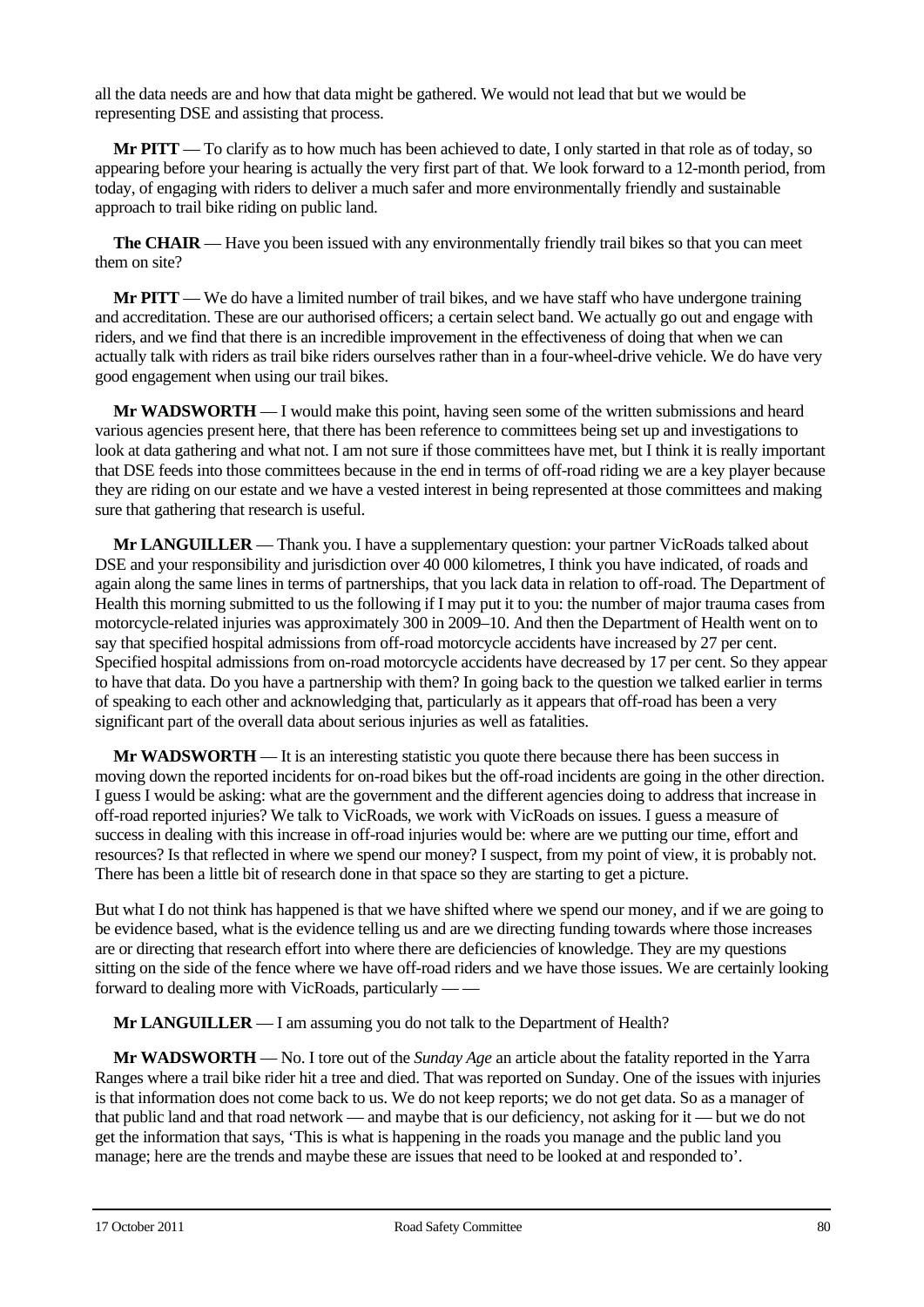**The CHAIR** — I see that as being quite a striking issue that you have just commented on, and I would like to make sure that we are able to follow that through. If there is an accident on tracks in the state forest, you are not brought in as part of the accident review process to observe when and how the accident occurred.

**Mr WADSWORTH** — Yes. I guess my point is that it is hard to respond to injuries and instances if you do not have information about their prevalence and where and why they are occurring. So we are pretty much blindfolded in terms of what is happening there. We have not got good data. I guess it has been flagged that that needs to be addressed, and I am hopeful that that will change.

**Mr LANGUILLER** — Just to be absolutely clear, if I may, you do not have a representative on the interagency data quality committee?

**Mr PITT** — That is correct.

**Mr LANGUILLER** — You do not?

**Mr WADSWORTH** — No.

**Mr PITT** — I have a couple of other points to add in here about the increase in the number of off-road crashes. There is no question about the fact that trail bike riding is increasingly popular. More and more people are going riding. More bikes are being sold. We have an increase in the number of very cheap bikes which sell for about \$500 or \$600, which puts a lot more people into this riding area. We also have a transfer of people who have previously been road bike riders but because of their concerns about safety they have a perception it is safer to go trail bike riding and more of those have transitioned to become trail bike riders.

There is also a possibility, and this is anecdotal, that there are people who have previously expressed their mechanical urges to drive hard and fast and who have done it on the road. Because of our increasingly controlled road management, in terms of enforcement, police, speeding et cetera, they are actually seeking that same outlet by going off-road where they can do it without the same fear of being caught for a traffic infringement. This is anecdotally reported to me by riders. In summary, there are more people riding. They are looking for an adventurous, challenging, pseudo-motor sport experience in some cases and it is going to happen that there will be increased injuries due to the increased exposure.

**The CHAIR** — One thing I will raise that has just come to my attention is that with off-road riders it may be that numbers of them may be under-age, so to speak. If one is riding with friends out in the middle of the bush, law enforcement would not be prevalent in those regions and therefore it would be possible for some young kids with a mechanical understanding and an interest in the outdoors to ride from the age of 14, 15, 16 on in the company of friends. Is that something that has been observed?

**Mr WADSWORTH** — We observe it. I would not say we observe it in high numbers. You might correct me, Roger. But one of the things we did come across when we ran forums for trail bike riders was that they felt quite strongly that there should be some form of junior licence so that a son could ride with his father and learn to ride safely and then transition to being a fully licensed rider. I will not discuss the merits of it but I guess I am just trying to reflect the views of people who ride. Some are quite passionate and of the view that that should be an allowable activity. Do you want to comment on the level of young riders?

**Mr PITT** — Yes. The proportion of unlicensed under-age riders was lower than we initially expected to find, and that is referring to state forests. But it appears that the under-age unlicensed riders tend to be found on the urban/rural interface where they will ride from home, so in the outer suburban areas they will ride on vacant land, recreation reserves, adjacent areas of state forest. That is where we actually find the largest proportion of the unlicensed, unregistered riders. The ones who have actually gone on a trailer with their bikes to the state forest 40 kilometres away by and large will have a licence and registration.

**Mr WADSWORTH** — Just commenting on that, we did some enforcement over the life of the 2006–10 program and one thing we did note was a significant rise in the number of recreationally registered bikes. That was quite a significant spike in excess of the rise of motorcycle sales, and I think that was because riders were seeing an increased police and DSE presence out there checking for licences and that drove a proportion or some proportion of riders who might have been unlicensed or unregistered to get licensed but particularly to get registered. So we saw quite a significant increase in recreational registration over the life of that, which says to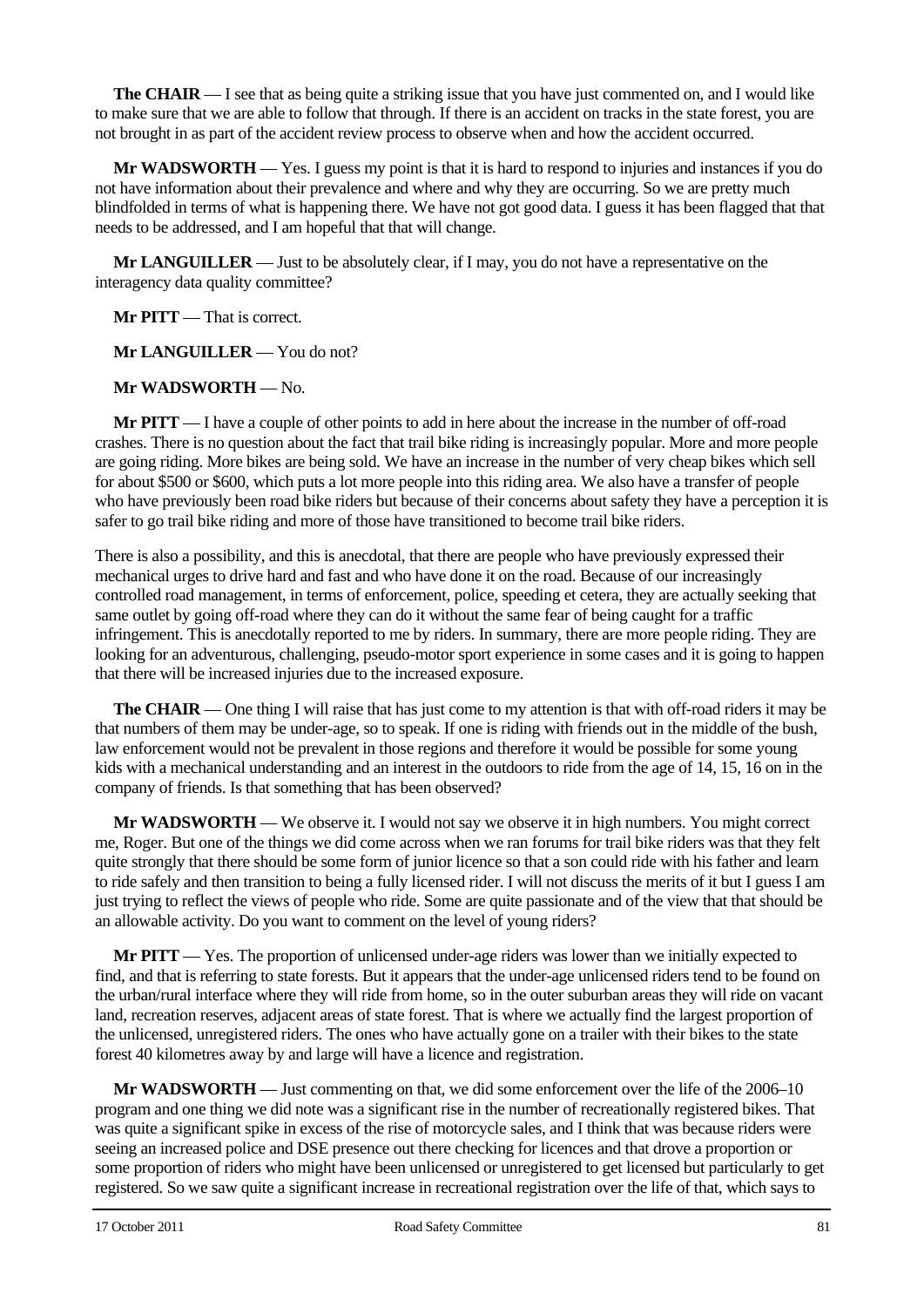me that having some presence out there has some impact. If part of what we wanted to do was to have riders ride bikes that were appropriately registered and roadworthy, then that was a worthwhile outcome.

**Mr TILLEY** — I would just like to discuss with you DSE's research and experience, and in particular I want to separate the issues between those illegal activities such as single-track riding and legitimate riding pursuits in state forests and state parks. Are you able to go into some detail about attitudes, risks, protective clothing and training — those types of things?

**Mr WADSWORTH** — We did some market segmentation of riders to try to get an idea of their attitudes and behaviours, and we came out essentially with four market segments of riders. We provided a copy of that in our research. What we found was that there was a significant cohort of riders who were quite responsible, aware of environmental issues and rode just because they were passionate about being out in the bush. There was a segment that our market researcher called the 'Don't give a damns' who were out there, they did not care about the environment, they did not care about others, they rode for thrills and did not care about their impacts on others. But again that was only one of four segments of riders.

We found that the majority of riders were open to the idea of doing the right thing, even though if you looked at their riding behaviours they were riding illegally in terms of riding on single track, not because they want to break the law but because that was the kind of experience they wanted and that is what gave them greater enjoyment. So in terms of their behaviours, you had a group of people who were mainly just passionate about getting out in the bush and enjoying it. One of the terms the market researcher used to describe their passion for riding single track was 'pathological addiction', which was really just another way of saying, 'Here is a recreational group that are really passionate about what they do, they enjoy it and they want to continue to enjoy it'. So, yes, they were some of the attitudes and behaviours. I am sorry; there was a second part to your question which I have forgotten.

**Mr TILLEY** — Yes, it was just about protective clothing.

**Mr PITT** — I will respond to that. The compliance operations we conducted during the period 2007 to 2010 engaged with approximately 3000 riders. Although we were actually engaging on the basis of other issues relating to education and compliance, we would observe the riders and their protective clothing use. We can actually state that across the board we had a very high rate of uptake of appropriate protective clothing. The number of riders without a helmet out of 3000 was fewer than 10. That is the first thing. But unfortunately some riders think that because that is the only required or mandated item of protective equipment it is the only one that they actually need to wear. That is the only piece of protective equipment required by law. When it comes to regular trail bike riders they all wear boots, protective clothing and most would wear gloves and goggles all of the time.

We have actually found that the riders who can afford it will be wearing good-quality body armour with spinal protection, and increasingly over the last couple of years we have noted the uptake of neck braces and knee braces. Neck braces will sell for a price in the vicinity of \$400 to \$1000, and knee braces will sell for in the range of \$800 to \$1500 a pair. Many more riders would choose to use these items of protective equipment if they were more affordable. Overall the use of protective clothing by trail bike riders appears by observation to be much greater than the use by their cousins who ride on the road.

**Mr TILLEY** — The other part was specifically about training.

**Mr WADSWORTH** — Rider training?

**Mr TILLEY** — Yes.

**Mr PITT** — There does not seem to be much of a rider training process; there seems to be a rider licensing process, and we should not confuse the two.

**Mr WADSWORTH** — For most riders it is an acquired skill. They ride with their mates and develop competency. A more experienced rider will take them out, and they learn through trial and error and the odd crash here and there. It would be interesting to see if riders would take up formal training. There are organisations that do it. There are clubs that run their own training programs that are not regulated and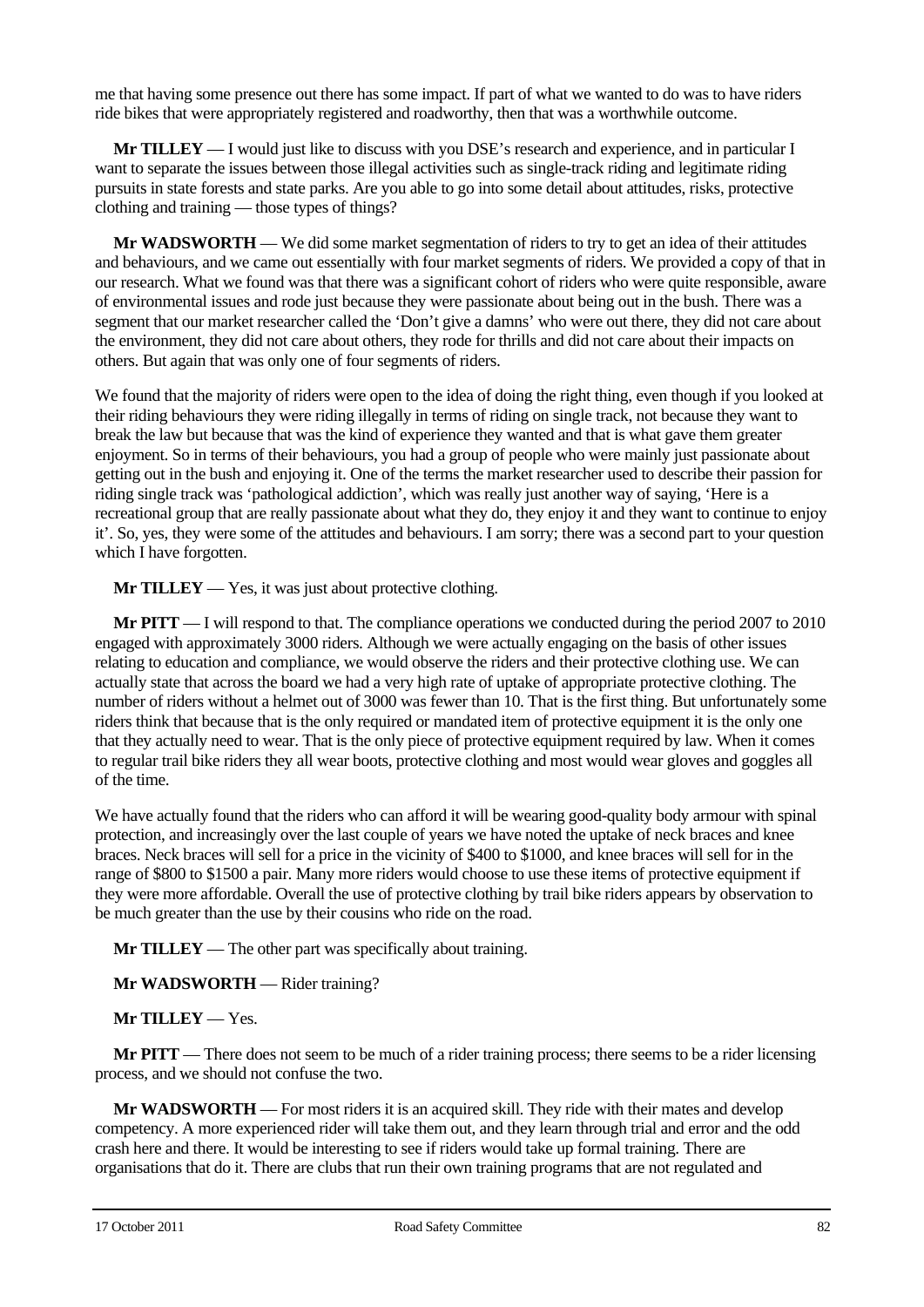accredited, but they take riders out and train them up. But generally speaking my perception is that it is mostly a self-taught skill.

**Mr PITT** — My perception, adding to that, is that the riders who are in the lowest-risk cohort are the ones most likely to be prepared to take part in more advanced training. The ones who are at most risk are the ones who are least likely to avail themselves of additional training.

**Mr LANGUILLER** — What do you think, if I may, through the Chair? Do you have a view? Should there be further compulsory training given that, as it appears from not just you but your friends the other agencies, you are responsible for it?

**Mr PITT** — It is quite clear that you can actually get a full licence to ride a 1300 cc motorcycle without ever riding on a road. You can go to an area of training and do your learners permit, get that, and you can go back after another certain period of time and get your P-plate. Then after time elapses you will be qualified to ride and take a pillion passenger on a very high-powered motorcycle when you have never yet ridden on the road. When I compare that to the requirements for training to get a car licence, where you have 120 hours of logged driving experience under different conditions — and this is for a much less vulnerable group of vehicle operators, in a car. The statistics that you have seen today show that very clearly, and yet they have a much more sophisticated system. I am thinking that our motorcycle riders are perhaps getting out on the road with less than the required training.

**Mr WADSWORTH** — This is not our space to speak to, but I will say one thing: riding a trail bike on dirt roads or on a single track requires quite a different skill set to that required for riding on roads. That is one issue. In terms of what training would be appropriate, that is not something I want to buy into. In terms of whether it is DSE's responsibility, I would say no, it is not our responsibility — —

**Mr LANGUILLER** — Whose is it?

**Mr WADSWORTH** — I imagine it would presumably be the responsibility of the agency that issues licences to people. DSE does not issue licences or registration. We put out bushfires and do other nice things, but we do not do that, and we are not about to put our hands up to do it.

**Mr TILLEY** — You mentioned there are 40 000 kilometres of unsealed roads in parks and forests throughout Victoria. Over the term of the research and the recent project, in real terms how many bikes and how many authorised officers were ever in the field to capture and deal with the riding public?

**Mr WADSWORTH** — What was it we had — about 8 or 10 bikes?

**Mr PITT** — We had 9 motorcycles and 32 accredited staff trained to operate the motorcycles. We also conducted compliance operations using other staff with four-wheel-drive vehicles. Our total number of authorised officers who were specifically trained to deal with trail bike compliance, maybe from a vehicle, who went through that training process you had amounted to, I think, about 95.

**Mr WADSWORTH** — In terms of what that translates to on the ground I do not know. Being a visible presence out there, meeting with riders and seeing riders talking to other riders — they were seeing us out there in the bush for the first time in decades to talk about those issues. That had a powerful impact in terms of more riders choosing to go from being unregistered to being registered. Part of DSE's problem is we are not really resourced to do trail bike compliance. We are not authorised under the Road Safety Act, for example, to do licence checks, stop a vehicle, check for registration and those sorts of things. We really do rely on the police to do that. I see that we have a supporting role in terms of we know the landscape and where the road network is, and we work with the police to do that enforcement. Riders are more likely to stop when they see blue than when they see green. Having the police out there meant a much more effective operation, doing it with the lead of the police, if you like.

**Mr TILLEY** — Can I qualify the areas that DSE targets specifically. I know there was some work in the area that I represent, around Yackandandah and Beechworth. There was a police officer in Yackandandah who did substantial work with DSE, and hopefully he will give evidence to the committee at a later stage. What areas were you concentrating on or targeting in particular?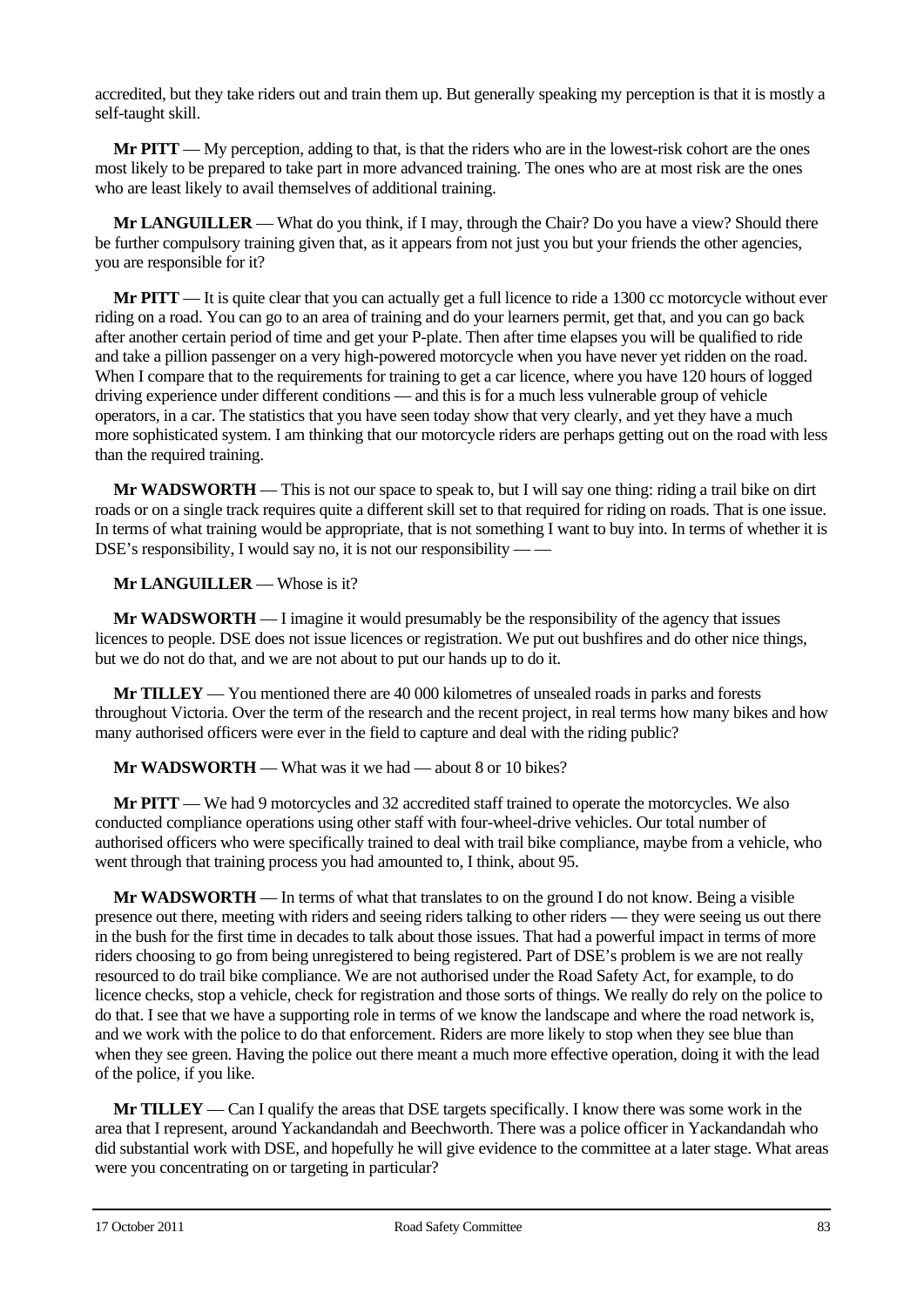**Mr WADSWORTH** — The 2006–10 project was driven around community conflict. Where we made interventions was where there was high community conflict: where residents had been writing to local politicians or forming resident action groups. In some cases they were taking matters into their own hands. We had incidents of sharpened stakes being driven into tracks, wire being put across tracks at neck height and stuff like that. There were not a lot of incidents but enough to make you a little bit concerned. There was sufficient heat and conflict that government needed to do something. There were issues around the Otways, Paddys Swamp and Pauls Range near Healesville. There was a little bit around Warburton and a bit around Yackandandah. Where else, Roger?

**Mr PITT** — We have also had work in the areas around Mirboo North and Erica, Rawson through to Walhalla. They tend to be areas about 1 to 2 hours drive from Melbourne. Mount Disappointment is one area where we have a large area of state forest, but increasingly it has become almost semi-suburban: rural living allotments in an area where people are looking for peace, quiet and tranquillity.

**Mr WADSWORTH** — Yes, tree changers — people who have different expectations, whereas historically people who lived in that community probably rode bikes and were familiar with it, so it was not an issue. It is also a numbers game. As you get a greater volume of bikes out there the nuisance value increases. We did a fair bit of research on noise and how far noise travels, and we realised just how much of an impact that had. The point I would like to make is it was not driven around safety. We really did not have safety data; that was not the purpose of that funding. If we had good information on safety, we might actually be going to different spots; I do not know.

**Mr TILLEY** — I was at the top of the Pinnabar, boiling the billy and having a lovely old time when a group of boys turned up. They were very professional. Their attitude was very good in relation to the use of the road network in that area. But to turn up at the top of the Pinnabar of all places! Anyway, it was good to see them.

**Mr WADSWORTH** — Yes, they get around.

**Mr ELSBURY** — When I was looking at that video that you were showing us earlier I noticed that the riders seemed to be riding at a speed that I would call hooley-dooley. Is there any actual speed limit in parks when it comes to doing that sort of thing?

**Mr PITT** — One hundred kilometres an hour.

**Mr WADSWORTH** — We are outside the delimited zone, and you would notice, if you go into forest and park areas — —

**Mr ELSBURY** — I would call it something else, but that would be called unparliamentary.

**Mr WADSWORTH** — There are a few areas where there are speed restrictions — coming into built-up areas, camping grounds and those sorts of things. But outside of that you typically do not see speed restrictions, so the default is 100 kilometres an hour.

**Mr ELSBURY** — Almost as far as the throttle can open?

**Mr WADSWORTH** — Yes, but you would be very unwise to do those speeds due to the nature of the roads, the terrain and all those sorts of things. But you are not going to see a policeman with a speed camera out there.

**Mr ELSBURY** — No. I was going to say that you would not have many speed cameras out there, unless they were disguised as a koala or something like that — but highly impractical.

**Mr TILLEY** — Do not give them any ideas.

**Mr ELSBURY** — Watch out, yes; we have got advisers here. But with regard to the groups that are going into the parks, is there any possibility of having escorted troops into the parks? You would have one of your trail-bike-riding rangers who takes in a group and gives them the tour. Then while they are out there, they learn the respect for the place and also get taught a few tricks along the way that they might not know.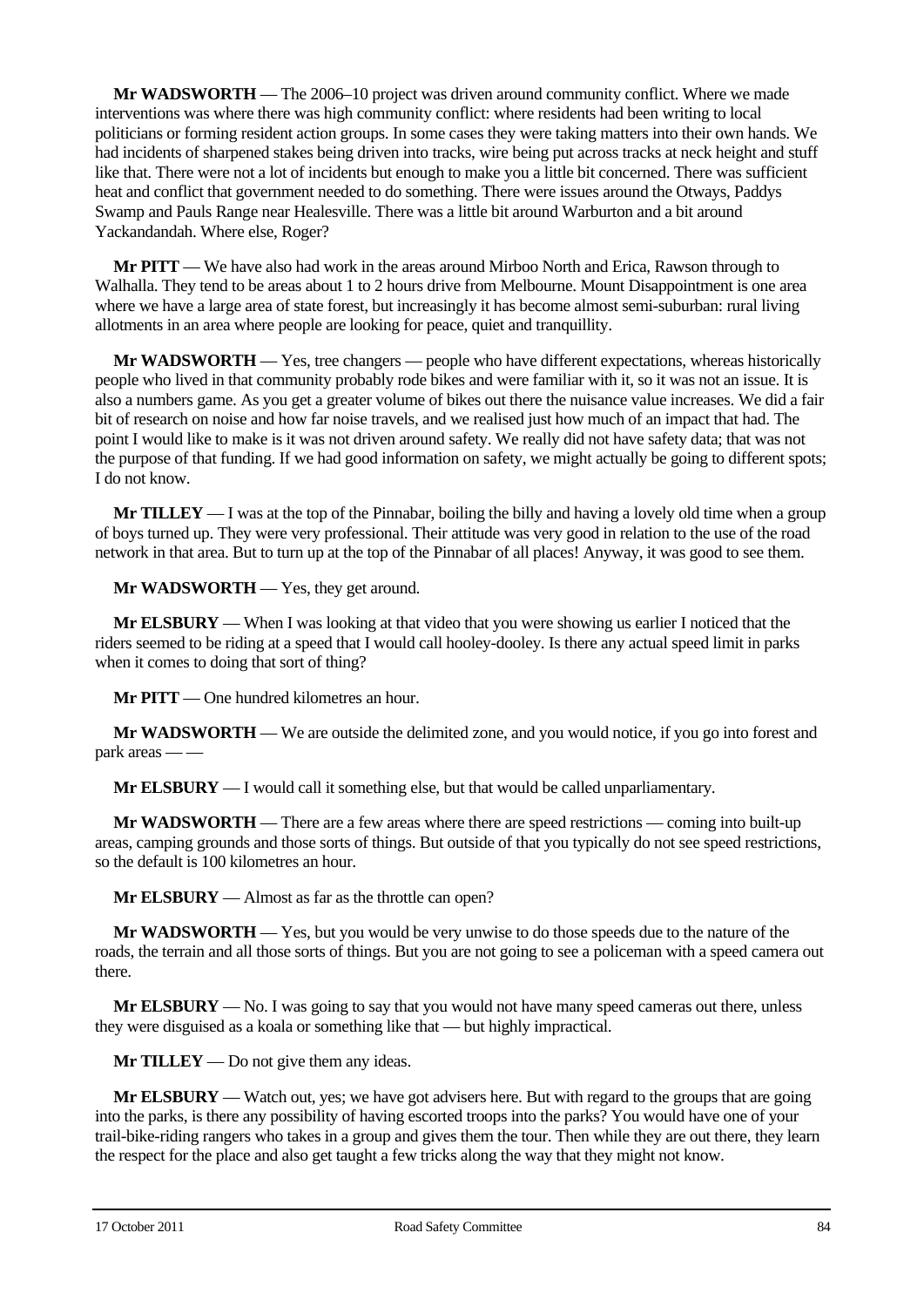**Mr WADSWORTH** — We did. The main point is that trail bike riders, like motor vehicle drivers, are free to use our open public road network, and there are no restrictions on that. As part of the trail bike initiative we did engage some licensed tour operators to run tag-along tours. It was important that they were enjoyable tours, but weaved into that were some of the environmental messages and some of the ride safe messages — you know, personal and protective equipment messages. We used a commercial provider to take those tours and take people on tours to learn some of those things. But you are reaching a very small part of the market, because if you are going to run a tag-along tour, how many are you going to have in a group? It is 10 to 15 people, then you are starting to stretch it a bit; so it is quite a limited reach. It is probably a powerful way of delivering it to a small number of individuals, but not to a large audience — it would be quite expensive to do, I would imagine.

**Mr ELSBURY** — Are you aware of any of the motorcycle safety levy funds being used for off-road projects or in fact DSE off-road projects?

**Mr WADSWORTH** — I looked through the VicRoads submission, because it had an appendix that listed the projects it had funded — I think it was over the last decade; I cannot remember now — but there were only two projects that stuck out to me as being off-road related, and they were research projects. In terms of any of that levy money being spent on what people are loosely terming the 'off-road environment', I could not identify any projects specifically. That question would be better for VicRoads.

## **Mr ELSBURY** — All right.

**The CHAIR** — What specific outcomes would you like to see from this inquiry?

**Mr WADSWORTH** — I think first and foremost, the gathering of good data. We keep identifying that there are data deficiencies. There is a need to look at how that data is collected and categorised, and to get better data to inform where money gets spent to make safety interventions. Roger knows this better than me, but in terms of collection of injury data, if a rider gets injured deep in the bush and no-one is likely to find him, he is likely to make his way out or his mates will drag him out to the nearest major intersection. If the police then come and record the incident, they will record it where they find that rider, or the ambo will record it to the nearest intersection that has a signpost on it — and that is not going to be deep in the forest.

There potentially is a misreporting of how injury data is reported in terms of its geographical location; I cannot say with certainty, but I suspect there is probably an underreporting, because it can be quite difficult to know where that person got injured or even where you are picking up that person deep within the forest. I think when we are looking at data we need to look at changing the way that data is collected and the way that data is described and sorted. That is so you can meaningfully work out where that accident happened — and I mean exactly where it happened — so that you can work out the underlying land tenure. You can work out whether they were on a road or off a road, what type of bike they were on and all the demographics and information that go with that. At the moment we really are not getting that information. In some cases, I believe, it is not even being reported.

**Mr PITT** — That is right. Unless they result in a serious injury, a lot of the crashes that do occur do not get reported; in fact they usually are only reported if the injured party is going to seek TAC benefits. So if it is a relatively minor injury, even if it is a broken arm, they may not actually report it. Implicit in that there is also a concern that the police may prosecute, if it is identified that they have become injured while committing an illegal act.

**Mr WADSWORTH** — On the other part of my response to that question, what I want to see is data drives more informed allocation of funding to address safety issues. The agencies that have the primary carriage for dealing with safety issues, I guess, fulfil that role. The forest is away from the public eye to some extent. It is outside the built environment, it is outside the sealed road network and it has historically been an area that does not get so much attention from some of the agencies that may have prime carriage for these things — I guess I am saying VicRoads, TAC and the like — but they have a role to play; they have primary carriage of some of these issues. At DSE we certainly want to assist in that area, but they may not be things that we would lead. We would certainly be keen to work with those agencies to address those issues once we had better information.

**Mr PITT** — One example of this in the area of compliance — and the police actually mentioned this — is the fact that we have got a relatively low level of compliance in terms of numberplate display. Where riders are not required to display a plate and are not facilitated to display a plate in a conforming way, it actually seems to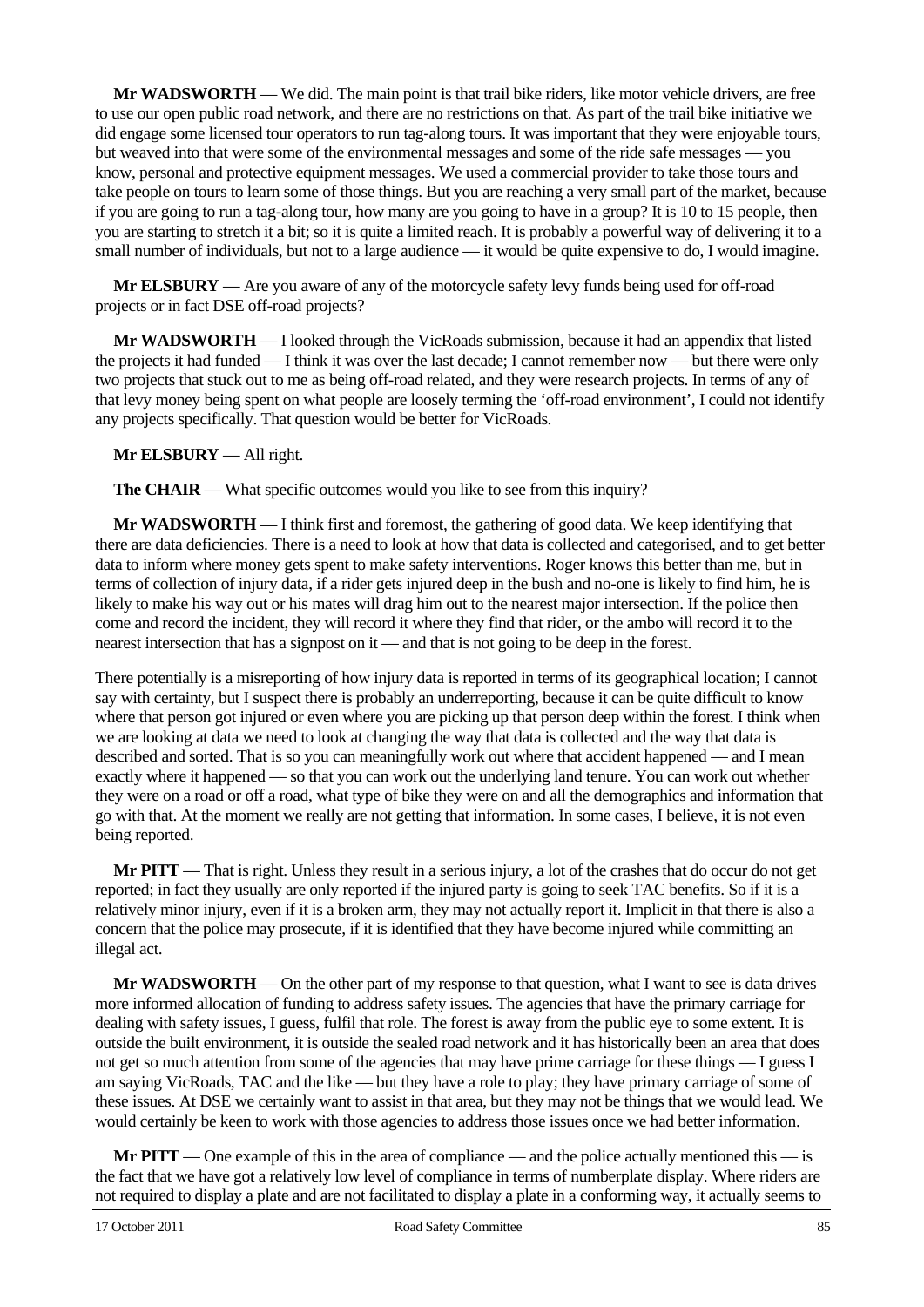diminish their respect for what is right and wrong and they feel as if they have got a little bit more leeway in doing the wrong thing. That is one area, as the police mentioned, where we have exactly the same experience. Our self-reported data from riders shows that only half the riders display their numberplate in the way that they are supposed to. Others keep it in their backpack or affix it somewhere else, or it is not legible.

**The CHAIR** — Would it be possible to speculate as to the number of licensed drivers with registered bikes?

**Mr PITT** — Yes. We have extrapolated on this, and we understand that there are now approximately 20 000 recreationally registered motorcycles. Both from the data that we have in response to our market survey, which involved 666 riders, and also from our field observations while conducting compliance operations, we have found that approximately 60 per cent of the motorcycles that we engage are full registration and 40 per cent are recreation registration. On that basis, if we have 20 000 with recreation registration, we think there are somewhere in the vicinity of 30 000 full registration motorcycles. That makes a total group of about 45 000 to 50 000 motorcycles that are used for trail riding out of our total population of about 160 000-odd registered motorcycles in Victoria.

**The CHAIR** — Nevertheless, would there be a cohort of unregistered bikes — of people who have mates who have one and they do not quite have the time to get their licence or the finances to register the bike, so they just put it on the back of a trailer and are riding unlicensed and unregistered?

**Mr PITT** — There are some like that, but it is a smaller number than what we expected. What we have actually found is that with a number of motorcycles where you do not see a numberplate and you automatically think they are unregistered, they are registered — they are just not displaying a numberplate.

**Mr WADSWORTH** — The issue here is, we would not allow people to drive a car in the bush without a licence plate. If you saw a four-wheel drive in the bush without a licence plate, you would be going, 'Hang on, what's going on here? It all looks a bit dodgy'. Trail bikes will routinely be out there and may not have their numberplate displayed in a compliant way. But they are not doing that because they do not want to be acknowledged or to show their plate; they do it for practical reasons. Because of the way the plates are mounted, they are easily damaged, they break, twist, bend or fall off. They end up getting sick of reattaching it, and they do it in inventive ways. They sometimes use stickers. I have found them stuck up under the mudguard — then they pull the mud away and they go, 'There's my plate there' — or they stick it in their backpack.

The police have raised it. We have raised it. We would like to see, I guess, a more practicable method that allows riders to do the right thing to show their rear plate, just so they can say, 'I am legitimate. I'm doing the right thing. I have got nothing to hide'. It is of interest to VicRoads, the police and the land management authorities because we can then easily identify them — 'Yep, that one is showing his plate. That one is not', and we will concentrate our efforts on the ones that are not. At the moment, because it is not easy for them to practically show their plate, because they keep falling off, they are forced to be inventive about where they put it, and that means you cannot look at a bike in the distance and go, 'He is registered'.

**Mr PITT** — The issue is the material from which the plate is manufactured. The plate is not really designed to be unsupported and so it does fracture and break very easily. Because it has sharp metal sides, riders also have a perception that if they fall off, they will be subject to getting cut and sliced by the exposed metal of the plate, and these are concerns which come up all the time with riders. They are not seeking to travel anonymously; they are actually fed up with the plates breaking all the time. I can say that from the trail bikes we use and the police use, they have exactly the same experience.

**Mr TILLEY** — In relation to one of the submissions the committee has received, can you confirm with us that there may have been some recent changes restricting rider access to state forests, and if so — if there are any changes — can you go into some detail for the committee?

**Mr WADSWORTH** — In 2006 to 2010, because that project was driven around reducing community conflict, and in some areas it was primarily in Paul Range up near Healesville and Paddys Swamp down in the Otways, where there was quite a network of single-track and four-wheel drive tracks, they were quite popular and were getting a lot of use from riders and causing a lot of nuisance for residents. From go to whoa on a weekend they were getting a lot of trail bike noise, and they wanted something done about it. We ran the consultation process, but from a four-wheel drive point of view — but more particularly at trail bike rider point of view — we closed tracks. We closed the tracks because we needed to put a buffer in place between residents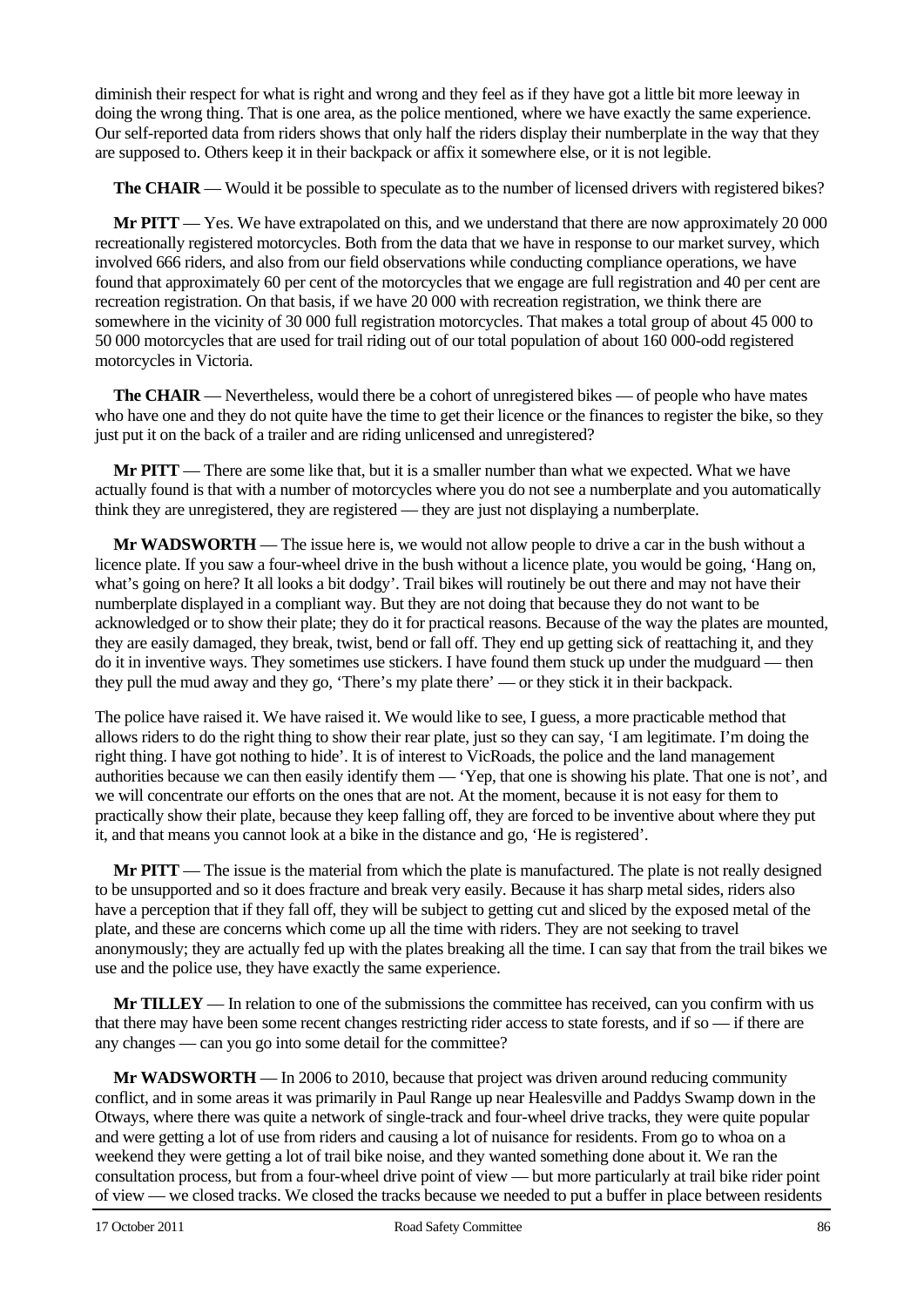and where people were riding. When you close tracks and four-wheel drivers and trail bike riders lose access, they are not happy. We did not do that in a lot of places, but we did it where we felt we needed to in order to protect residents from going spare and being driven crazy by noise. Riders and four-wheel drivers lost out, but local residents won out, and unfortunately that was the compromise we had to make. It has not been wholesale, and we tried to compromise where we could. So there were trade-offs, but there is still a net loss for them.

**Mr TILLEY** — There is a lot of the stuff that the department puts out that is publicly available, such as retail maps. Does DSE publish a network for rider trails and some of these new trailer unhitching points and things?

**Mr WADSWORTH** — We have got an online mapping product called Forest Explorer Online. There is a bit of a time lag between getting the data and getting it on, but that shows all of our public road network. If you want to know what our open public road network is, it is on there. You can zoom in, zoom out, click layers on and all of that kind of stuff. All our recreation sites and our tracks are on there, but from a rider point of view it is not going to show single tracks, because they are illegal, and it may not show the entirety of the road network, because in some cases there are tracks that DSE might regard as being those that essentially we are not maintaining. We call them unmaintained roads that are just kept on a database because we might need them for fire-protection purposes, send a dozer down them to burn back off and whatnot. But certainly with our open public road network, the majority of it is shown on the Forest Explorer Online.

**The CHAIR** — To my mind there is some level of concern in relation to the fact that at this stage you do not have immediate awareness or appraisal of where accidents are occurring on tracks that are maintained by you. Do you think there would be merit in this matter being raised with relevant ministers sooner than later so that there was some sort of parks appreciation of some of these issues?

**Mr WADSWORTH** — I do not think we want to be the data gatherers. I do not think that is a role we can fulfil. But what we would like to do, I guess, is have input into how that data is captured and made available. At the moment we do not get it. There are reasons for that, because it is not being collected in a way that can then usefully be fed up to us. I would assume that there is enough grunt in the VAGO report and possibly what is going to come out of this committee to highlight the fact that the data gathering and data sharing needs to be a lot better. I will leave it up to the committee to make that kind of determination. We are keen to get better data, but we are not keen to be the collectors of that data.

**The CHAIR** — Noted. Where did that accident occur that was reported on Sunday?

**Mr WADSWORTH** — I only have what was reported in the *Sunday Age*. It says a 'trail bike rider has hit a tree and died in state forest near the Yarra Ranges'. He was a 17-year-old from Frankston, 'riding in rugged terrain near the town of Glenburn'. They had to get four-wheel drives to reach him, but they could not revive him. I just pulled that out because it was pertinent.

**The CHAIR** — So you picked it up. Our staff are collating details of accidents that are reported in the press. I think it would be unfortunate if Parks Victoria did not have some idea of the tracks that it maintains, not from the point of view of any legal liability issues but rather just to know where some of the inherent risks may be.

**Mr PITT** — It is common for us to only get this information by reading media reports and then investigating it further ourselves.

**Mr WADSWORTH** — I guess being able to identify hot spots would be useful.

**The CHAIR** — Yes, and while there is an element of logic that correlates with the nature of track and speed, one might think there can be some merit in having a wider understanding just so that there can be safety messages generated for the trail bike riders associations so they can better educate their own members.

**Mr PITT** — That is actually one of the issues here — among all the trail bike riders, we calculate that only about 4 or 5 per cent are members of a club or an association. Because it is an informal, unstructured recreation, about 95 per cent are not members of any affiliated or organised groups. It is a very loose-knit organisation, so it is not really very easy to maintain those channels of communication. We do so through engagement with riders on web-based chat forums.